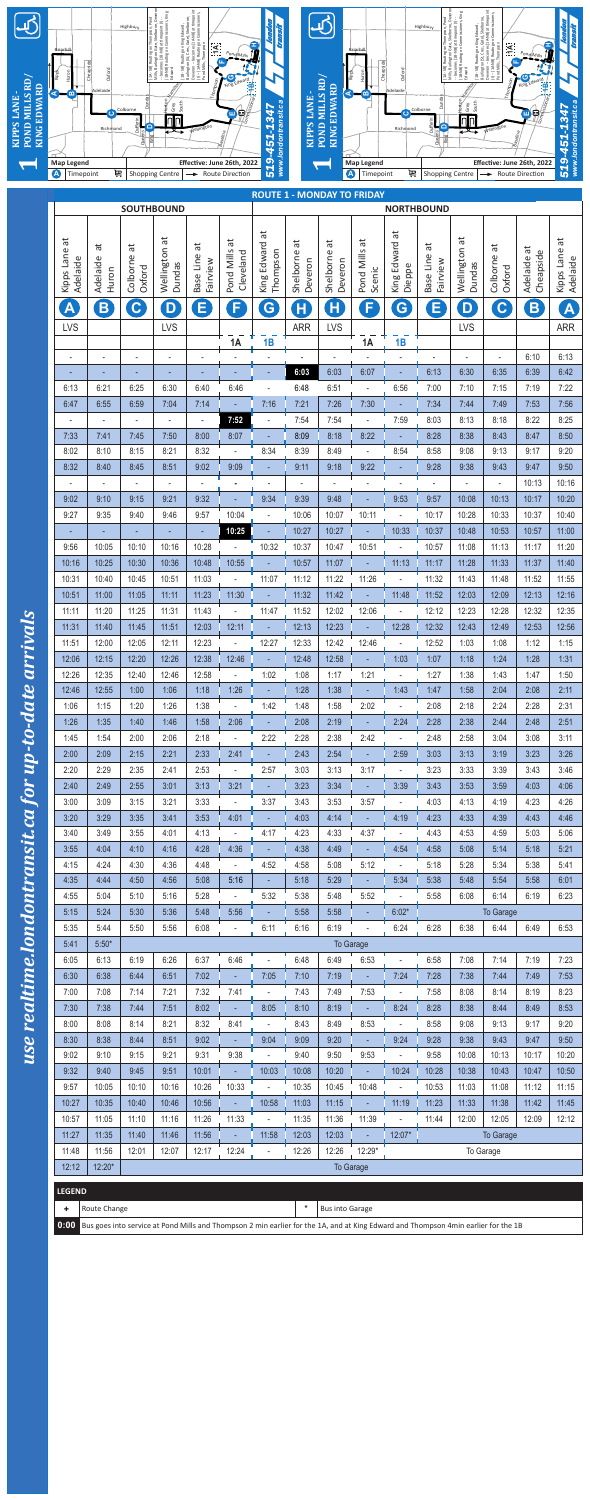**0:00** Bus goes into service at Pond Mills and Thompson 2 min earlier for the 1A, and at King Edward and Thompson 4min earlier for the 1B

| <b>SOUTHBOUND</b>                   |                        |                                                                                   |                          |                                      |                                  |                               |                            | <b>ROUTE 1 - SATURDAY</b>           |                                   | <b>NORTHBOUND</b>                   |                                      |                                  |                                                 |                            |                           |  |
|-------------------------------------|------------------------|-----------------------------------------------------------------------------------|--------------------------|--------------------------------------|----------------------------------|-------------------------------|----------------------------|-------------------------------------|-----------------------------------|-------------------------------------|--------------------------------------|----------------------------------|-------------------------------------------------|----------------------------|---------------------------|--|
| $\vec{a}$<br>Kipps Lane<br>Adelaide | đ<br>Adelaide<br>Huron | đ<br>Colborne<br>Oxford                                                           | Wellington at<br>Dundas  | đ<br>Line<br>Fairview<br><b>Base</b> | đ<br>Pond Mills<br>Cleveland     | at Thompson<br>Edward<br>King | ЪÉ<br>Shelborne<br>Deveron | đ<br>Shelborne<br>Deveron           | $\vec{a}$<br>Pond Mills<br>Scenic | King Edward<br>at Dieppe            | đ<br>Line<br>Fairview<br><b>Base</b> | Wellington at<br>Dundas          | $\overline{\mathfrak{a}}$<br>Colborne<br>Oxford | đ<br>Cheapside<br>Adelaide | Kipps Lane at<br>Adelaide |  |
| $\blacktriangle$<br><b>LVS</b>      | B                      | $\mathbf{C}$                                                                      | D<br><b>LVS</b>          | E                                    | F                                | G                             | H<br><b>ARR</b>            | $\mathsf H$<br><b>LVS</b><br>$\sim$ | F                                 | G                                   | Е                                    | $\mathbf{D}$<br><b>LVS</b>       | $\mathbf C$                                     | B<br>6:01                  | A<br><b>ARR</b><br>6:04   |  |
|                                     |                        |                                                                                   | $\overline{\phantom{a}}$ |                                      |                                  |                               |                            |                                     |                                   |                                     |                                      |                                  |                                                 | 6:27                       | 6:30                      |  |
|                                     | ٠                      |                                                                                   |                          |                                      |                                  |                               | 6:03                       | 6:03                                | 6:07                              |                                     | 6:13                                 | 6:30<br>$\overline{\phantom{a}}$ | 6:36<br>$\overline{\phantom{a}}$                | 6:40<br>6:57               | 6:43<br>7:00              |  |
|                                     | ÷,                     | $\blacksquare$                                                                    |                          |                                      | 6:26                             |                               | 6:29                       | 6:29                                |                                   | 6:34                                | 6:39                                 | 6:50                             | 6:56                                            | 7:00                       | 7:05                      |  |
| 6:04                                | ä,<br>6:12             | 6:17                                                                              | 6:30                     | 6:41                                 |                                  | 6:44                          | 6:46<br>6:48               | 6:46<br>6:59                        | 6:50                              | 7:05                                | 6:56<br>7:11                         | 7:10<br>7:25                     | 7:16<br>7:31                                    | 7:20<br>7:35               | 7:25<br>7:40              |  |
| 6:30                                | 6:38                   | 6:43                                                                              | 6:50                     | 7:01                                 | 7:08                             |                               | 7:11                       | 7:13                                | 7:18                              |                                     | 7:26                                 | 7:40                             | 7:46                                            | 7:50                       | 7:55                      |  |
| 6:47                                | 6:55                   | 7:00                                                                              | 7:07                     | ÷.<br>7:21                           | 7:26                             | 7:25                          | 7:29<br>7:30               | 7:29<br>7:38                        | 7:43                              | 7:35                                | 7:41<br>7:51                         | 7:55<br>8:05                     | 8:01<br>8:11                                    | 8:05<br>8:15               | 8:10<br>8:20              |  |
| 7:00                                | 7:11                   | 7:18                                                                              | 7:25                     | 7:39                                 | 7:46                             |                               | 7:49                       | 7:54                                |                                   | 8:00                                | 8:06                                 | 8:20                             | 8:26                                            | 8:30                       | 8:35                      |  |
| 7:15<br>7:30                        | 7:26<br>7:41           | 7:33<br>7:48                                                                      | 7:40<br>7:55             | 7:54<br>8:09                         | 8:16                             | 7:58                          | 8:03<br>8:19               | 8:08<br>8:24                        | 8:13                              | 8:30                                | 8:21<br>8:36                         | 8:35<br>8:50                     | 8:41<br>8:56                                    | 8:45<br>9:00               | 8:50<br>9:03              |  |
| 7:45                                | 7:56                   | 8:03                                                                              | 8:10                     | 8:24                                 |                                  | 8:28                          | 8:33                       | 8:40                                | 8:45                              |                                     | 8:53                                 | 9:05                             | 9:11                                            | 9:15                       | 9:18                      |  |
| 8:00                                | 8:11                   | 8:18                                                                              | 8:25                     | 8:39                                 | 8:46                             |                               | 8:49                       | 9:02                                |                                   | 9:08                                | 9:13                                 | 9:25                             | 9:31                                            | 9:35                       | 9:38                      |  |
| 8:15<br>8:35                        | 8:26<br>$8:43*$        | 8:33<br>8:40<br>8:54<br>8:58<br>9:03<br>9:03<br>$9:07*$<br>To Garage<br>To Garage |                          |                                      |                                  |                               |                            |                                     |                                   |                                     |                                      |                                  |                                                 |                            |                           |  |
| 8:30                                | 8:41                   | 8:48                                                                              | 8:55                     | 9:09                                 | 9:16                             |                               | 9:18                       | 9:21                                | 9:26                              |                                     | 9:33                                 | 9:45                             | 9:51                                            | 9:55                       | 9:58                      |  |
| 8:51<br>9:09                        | 9:02<br>9:17           | 9:08<br>9:23                                                                      | 9:15<br>9:30             | 9:28<br>9:43                         | 9:50                             | 9:32                          | 9:38<br>9:52               | 9:42<br>10:01                       | 10:06                             | 9:48                                | 9:53<br>10:13                        | 10:05<br>10:25                   | 10:11<br>10:31                                  | 10:15<br>10:35             | 10:18<br>10:38            |  |
| 9:29                                | 9:37                   | 9:43                                                                              | 9:50                     | 10:03                                |                                  | 10:07                         | 10:13                      | 10:22                               |                                   | 10:28                               | 10:33                                | 10:45                            | 10:51                                           | 10:55                      | 10:58                     |  |
| 9:44<br>10:04                       | 9:52<br>10:12          | 9:58<br>10:18                                                                     | 10:05<br>10:25           | 10:18<br>10:38                       | 10:25                            | 10:42                         | 10:27<br>10:48             | 10:41<br>10:57                      | 10:46                             | $\omega$<br>11:03                   | 10:53<br>11:08                       | 11:05<br>11:20                   | 11:11<br>11:26                                  | 11:15<br>11:30             | 11:18<br>11:33            |  |
| 10:24                               | 10:32                  | 10:38                                                                             | 10:45                    | 10:58                                | 11:05                            |                               | 11:07                      | 11:16                               | 11:21                             | $\sim$                              | 11:28                                | 11:40                            | 11:46                                           | 11:50                      | 11:53                     |  |
| 10:44<br>11:04                      | 10:52<br>11:12         | 10:58<br>11:18                                                                    | 11:05<br>11:25           | 11:18<br>11:38                       | 11:45                            | 11:22                         | 11:28<br>11:47             | 11:37<br>11:56                      | 12:01                             | 11:43                               | 11:48<br>12:08                       | 12:00<br>12:20                   | 12:07<br>12:27                                  | 12:11<br>12:31             | 12:14<br>12:34            |  |
| 11:24                               | 11:32                  | 11:38                                                                             | 11:45                    | 11:58                                |                                  | 12:02                         | 12:08                      | 12:17                               |                                   | 12:23                               | 12:28                                | 12:40                            | 12:47                                           | 12:51                      | 12:54                     |  |
| 11:43                               | 11:51                  | 11:57                                                                             | 12:05                    | 12:18                                | 12:25                            |                               | 12:27                      | 12:36                               | 12:41                             |                                     | 12:48                                | 1:00                             | 1:07                                            | 1:11                       | 1:14                      |  |
| 12:01<br>12:21                      | 12:10<br>12:30         | 12:17<br>12:37                                                                    | 12:25<br>12:45           | 12:38<br>12:58                       | 1:05                             | 12:42                         | 12:48<br>1:07              | 12:57<br>1:14                       | 1:19                              | 1:03                                | 1:08<br>1:26                         | 1:20<br>1:38                     | 1:27<br>1:45                                    | 1:31<br>1:49               | 1:34<br>1:52              |  |
| ÷.                                  |                        | $\overline{a}$                                                                    |                          |                                      |                                  |                               |                            |                                     |                                   |                                     |                                      |                                  | ÷.                                              | 2:01                       | 2:05                      |  |
| 12:41<br>1:01                       | 12:50<br>1:10          | 12:57<br>1:17                                                                     | 1:05<br>1:25             | 1:18<br>1:38                         | 1:45                             | 1:22                          | 1:28<br>1:47               | 1:35<br>1:48                        | 1:53                              | 1:41                                | 1:46<br>2:01                         | 1:58<br>2:15                     | 2:05<br>2:22                                    | 2:09<br>2:26               | 2:14<br>2:31              |  |
|                                     |                        |                                                                                   |                          |                                      | 2:00                             |                               | 2:03                       | 2:03                                |                                   | 2:09                                | 2:16                                 | 2:30                             | 2:37                                            | 2:41                       | 2:46                      |  |
| 1:21<br>1:42                        | 1:30<br>1:51           | 1:37<br>1:58                                                                      | 1:45<br>2:05             | 1:58<br>2:20                         | 2:27                             | 2:02                          | 2:08<br>2:30               | 2:18<br>2:33                        | 2:23                              | 2:39                                | 2:31<br>2:46                         | 2:45<br>3:00                     | 2:52<br>3:07                                    | 2:56<br>3:11               | 3:01<br>3:16              |  |
| 1:54                                | 2:05                   | 2:13                                                                              | 2:20                     | 2:35                                 |                                  | 2:40                          | 2:46                       | 2:48                                | 2:53                              |                                     | 3:01                                 | 3:15                             | 3:22                                            | 3:26                       | 3:31                      |  |
| 2:05<br>2:20                        | 2:16<br>2:31           | 2:24<br>2:39                                                                      | 2:31<br>2:46             | 2:46<br>3:01                         | 2:53                             | 3:06                          | 2:56<br>3:12               | 3:03<br>3:18                        | 3:23                              | 3:09                                | 3:16<br>3:31                         | 3:30<br>3:45                     | 3:37<br>3:52                                    | 3:41<br>3:56               | 3:46<br>4:01              |  |
| 2:35                                | 2:46                   | 2:54                                                                              | 3:01                     | 3:16                                 | 3:23                             |                               | 3:26                       | 3:33                                |                                   | 3:39                                | 3:46                                 | 4:00                             | 4:07                                            | 4:11                       | 4:16                      |  |
| 2:50                                | 3:01<br>3:16           | 3:09<br>3:24                                                                      | 3:16<br>3:31             | 3:31<br>3:46                         | 3:53                             | 3:36                          | 3:42<br>3:56               | 3:49<br>4:06                        | 3:54                              | 4:11                                | 4:02<br>4:18                         | 4:16<br>4:32                     | 4:23<br>4:39                                    | 4:27<br>4:43               | 4:32<br>4:48              |  |
| 3:05<br>3:20                        | 3:31                   | 3:39                                                                              | 3:46                     | 4:01                                 |                                  | 4:06                          | 4:12                       | 4:21                                | 4:26                              |                                     | 4:34                                 | 4:48                             | 4:55                                            | 4:59                       | 5:04                      |  |
| 3:35                                | 3:46                   | 3:54                                                                              | 4:01                     | 4:16                                 | 4:23                             | $\overline{\phantom{a}}$      | 4:26                       | 4:38                                | $\overline{\phantom{a}}$          | 4:43                                | 4:50                                 | 5:04                             | 5:11                                            | 5:15                       | 5:20                      |  |
| 3:51<br>4:07                        | 4:02<br>4:18           | 4:10<br>4:26                                                                      | 4:17<br>4:33             | 4:32<br>4:48                         | 4:55                             | 4:37                          | 4:43<br>4:58               | 4:53<br>5:10                        | 4:58<br>$\overline{\phantom{a}}$  | 5:15                                | 5:06<br>5:22                         | 5:20<br>5:36                     | 5:27<br>5:43                                    | 5:31<br>5:47               | 5:36<br>5:52              |  |
| 4:23                                | 4:34                   | 4:42                                                                              | 4:49                     | 5:04                                 |                                  | 5:09                          | 5:15                       | 5:25                                | 5:30                              |                                     | 5:38                                 | 5:52                             | 5:59                                            | 6:03                       | 6:07                      |  |
| 4:39<br>4:55                        | 4:50<br>5:06           | 4:58<br>5:14                                                                      | 5:05<br>5:21             | 5:20<br>5:36                         | 5:27                             | 5:41                          | 5:30<br>5:47               | 5:30<br>5:57                        |                                   | $5:35*$<br>6:02                     | 6:06                                 | 6:17                             | To Garage<br>6:23                               | 6:27                       | 6:31                      |  |
| 5:11                                | 5:22                   | 5:30                                                                              | 5:37                     | 5:52                                 | 5:59                             | ÷,                            | 6:02                       | 6:02                                |                                   | $6:07*$                             |                                      |                                  | To Garage                                       |                            |                           |  |
| 5:27<br>5:36                        | 5:38<br>$5:47*$        | 5:46                                                                              | 5:53                     | 6:08                                 |                                  | 6:12                          | 6:18                       | 6:20                                | 6:24<br>To Garage                 | ÷.                                  | 6:31                                 | 6:42                             | 6:48                                            | 6:52                       | 6:56                      |  |
| 5:56                                | 6:07                   | 6:14                                                                              | 6:20                     | 6:32                                 | 6:39                             |                               | 6:42                       | 6:47                                |                                   | 6:52                                | 6:57                                 | 7:08                             | 7:14                                            | 7:18                       | 7:22                      |  |
| 6:16<br>6:41                        | 6:25<br>6:50           | 6:32<br>6:57                                                                      | 6:38<br>7:03             | 6:50<br>7:15                         | $\overline{\phantom{a}}$<br>7:22 | 6:54                          | 7:00<br>7:25               | 7:10<br>7:37                        | 7:14                              | L.<br>7:42                          | 7:21<br>7:47                         | 7:32<br>7:58                     | 7:38<br>8:04                                    | 7:42<br>8:08               | 7:46<br>8:12              |  |
| 7:06                                | 7:15                   | 7:22                                                                              | 7:28                     | 7:40                                 | $\equiv$                         | 7:44                          | 7:50                       | 8:00                                | 8:04                              | $\omega$                            | 8:11                                 | 8:22                             | 8:28                                            | 8:32                       | 8:36                      |  |
| 7:31                                | 7:40                   | 7:47                                                                              | 7:53                     | 8:05                                 | 8:12                             |                               | 8:15                       | 8:27                                |                                   | 8:32                                | 8:37                                 | 8:48                             | 8:54                                            | 8:58                       | 9:02                      |  |
| 7:56<br>8:21                        | 8:05<br>8:30           | 8:12<br>8:37                                                                      | 8:18<br>8:43             | 8:30<br>8:55                         | ÷.<br>9:02                       | 8:34                          | 8:40<br>9:04               | 8:59<br>9:04                        | 9:03                              | $\overline{\phantom{a}}$<br>$9:09*$ | 9:08                                 | 9:18                             | 9:24<br><b>To Garage</b>                        | 9:28                       | 9:31                      |  |
| 8:41                                | 8:50                   | 8:57                                                                              | 9:03                     | 9:13                                 | $\overline{\phantom{0}}$         | 9:16                          | 9:21                       | 9:29                                |                                   | 9:34                                | 9:38                                 | 9:48                             | 9:54                                            | 9:58                       | 10:01                     |  |
| 9:09<br>9:39                        | 9:17<br>9:47           | 9:22<br>9:52                                                                      | 9:28<br>9:58             | 9:38<br>10:08                        | 9:45<br>$\overline{\phantom{0}}$ | 10:11                         | 9:47<br>10:16              | 9:59<br>10:29                       | 10:03                             | 10:34                               | 10:08<br>10:38                       | 10:18<br>10:48                   | 10:24<br>10:54                                  | 10:28<br>10:58             | 10:31<br>11:01            |  |
| 10:09                               | 10:17                  | 10:22                                                                             | 10:28                    | 10:38                                | 10:45                            |                               | 10:47                      | 10:59                               | 11:03                             | ÷.                                  | 11:08                                | 11:18                            | 11:24                                           | 11:28                      | 11:31                     |  |
| 10:39<br>11:09                      | 10:47<br>11:17         | 10:52<br>11:22                                                                    | 10:58<br>11:28           | 11:08<br>11:38                       | ÷.<br>11:45                      | 11:11                         | 11:16<br>11:47             | 11:29<br>11:50                      | $\overline{\phantom{a}}$<br>11:54 | 11:34                               | 11:38<br>11:59                       | 11:48<br>12:09                   | 11:54<br>12:15                                  | 11:58<br>12:19             | 12:01<br>12:22            |  |
| 11:35                               | 11:43                  | 11:48                                                                             | 12:00                    | 12:10                                | $\sim$                           | 12:13                         | 12:18                      | 12:18                               | $12:22*$                          |                                     |                                      |                                  | To Garage                                       |                            |                           |  |
| 12:01<br>12:22                      | 12:09*<br>$12:31*$     |                                                                                   |                          |                                      |                                  |                               |                            |                                     | To Garage                         |                                     |                                      |                                  |                                                 |                            |                           |  |
|                                     |                        |                                                                                   |                          |                                      |                                  |                               |                            |                                     | To Garage                         |                                     |                                      |                                  |                                                 |                            |                           |  |
| <b>LEGEND</b>                       |                        |                                                                                   |                          |                                      |                                  |                               |                            |                                     |                                   |                                     |                                      |                                  |                                                 |                            |                           |  |
| ٠                                   | Route Change           |                                                                                   |                          |                                      |                                  |                               | $\ast$                     | <b>Bus into Garage</b>              |                                   |                                     |                                      |                                  |                                                 |                            |                           |  |